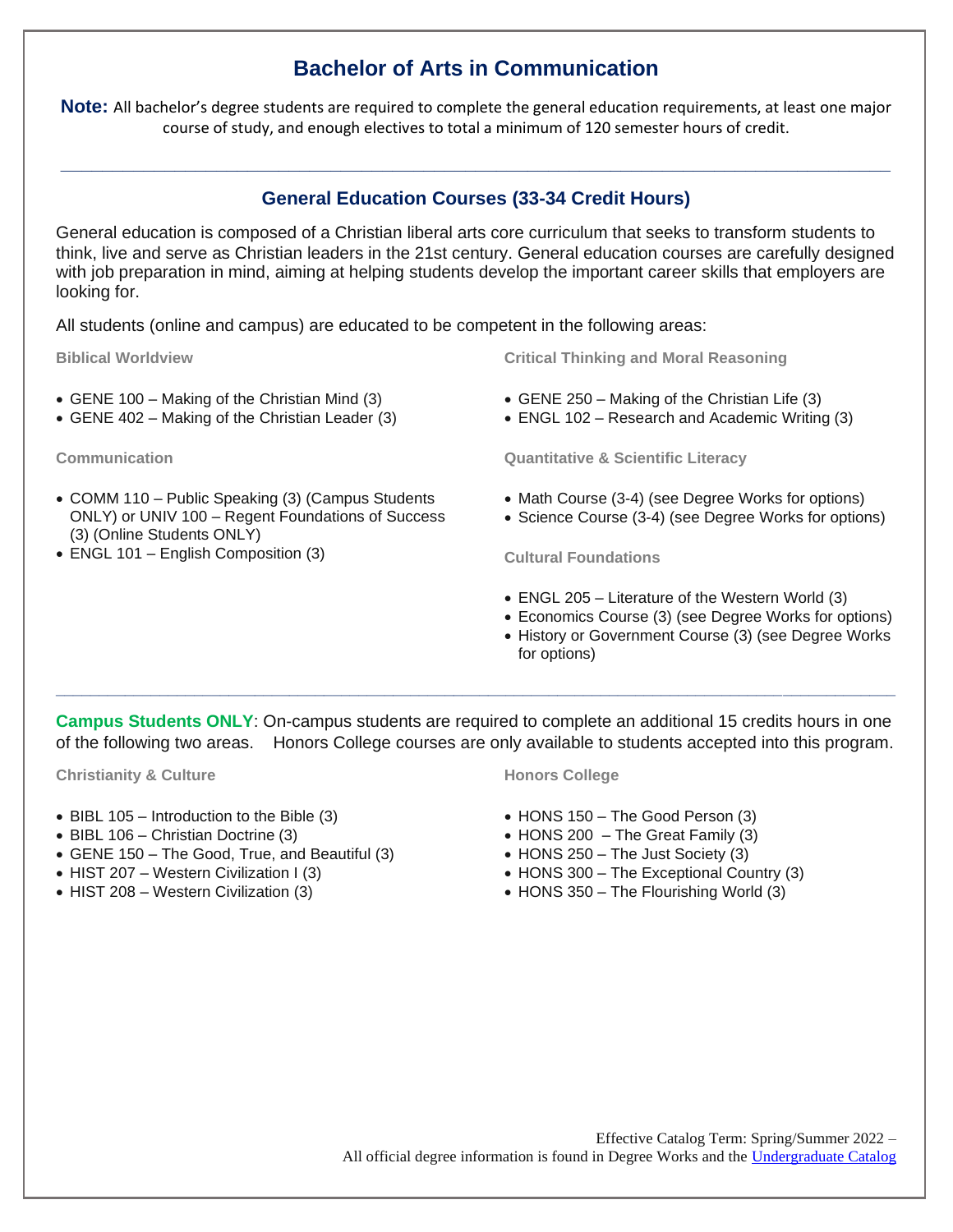## **Core Requirements (39 Credit Hours)**

- COMM 110 Public Speaking (3)
- COMM 215 Foundations of Communication (3)
- COMM 220 Interpersonal Communication (3)
- COMM 245 Communication Theory (3)
- COMM 310 Narrative Concept and Development (3)
- COMM 330 Communicating in the 21st Century (3)

### **Choose from one of the following Communication concentrations**

**Professional and Technical Writing (21 Credit Hours)**

- COMM 350 Writing for Strategic Communication (3)
- COMM 416 Communication Ethics (3)
- COMM 446 Capstone Seminar (3)
- ENGL 308 Business and Professional Writing (3)
- ENGL 312 Personal and Professional Editing (3)
- ENGL 326 Creative Nonfiction and Feature Writing (3) *Choose 3 credit hours from an additional Communication course*

**Advertising/Public Relations (21 Credit Hours)**

- BUSN 240 Marketing Principles (3)
- COMM 340 Producing News, Information, Entertainment (3)
- COMM 350 Writing for Strategic Communication (3)
- COMM 416 Communication Ethics (3)
- COMM 446 Capstone Seminar (3)
- MKTG 210 Advertising and Promotion (3)
- MKTG 250 Public Relations (3)

**Journalism (21 Credit Hours)**

- ENGL 312 Personal and Professional Editing (3)
- JRNU 350 Writing for Strategic Communication (3)
- JRNU 360 Principles of Journalism (3)
- JRNU 365 Reporting (3)
- COMM 446 Capstone Seminar (3)
- COMM 495 Internship (3) *Choose 3 credit hours from the following courses:*
- GOVT 240 American Government and Politics I (3)
- GOVT 245 American Government and Politics II (3)

**Organizational Communication (21 Credit Hours)**

- COMM 336 Group Communication (3)
- COMM 345 Organizational Communication for Professionals (3)
- COMM 426 Nonverbal Communication (3)
- COMM 446 Capstone Seminar (3)
- LDST 201 Survey of Leadership (3)
- LDST 350 Communication and Influence (3)
- LDST 440 Organizational Dynamics (3)